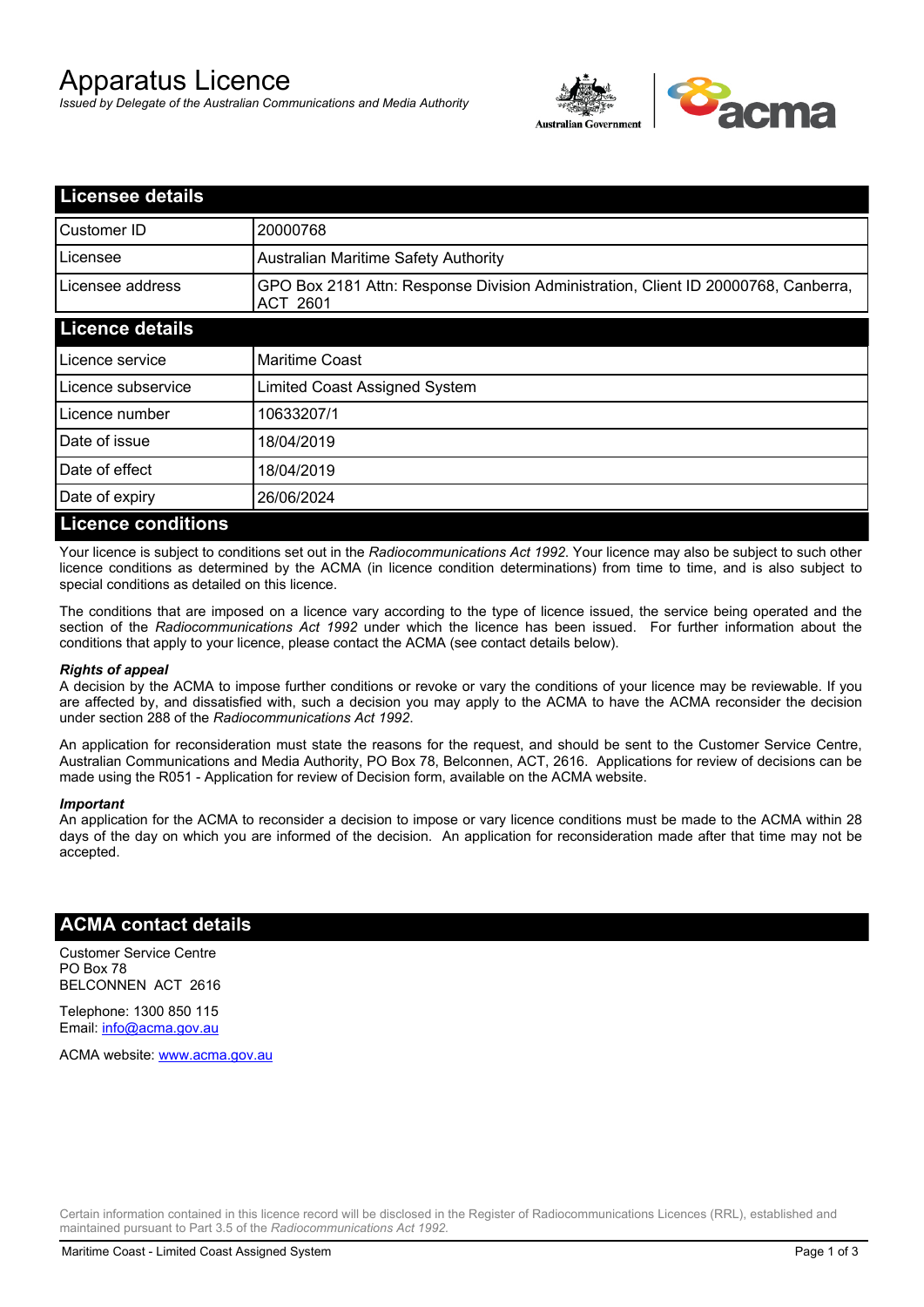# **Advisory Notes applying to licence no.: 10633207/1**

Conditions applicable to the operation of Limited Coast Assigned System authorised under this licence can be found in the Radiocommunications Licence Conditions (Apparatus Licence) Determination and the Radiocommunications Licence Conditions (Maritime Coast Licence) Determination. Copies of these determinations are available from the ACMA and from the ACMA home page (www.acma.gov.au).